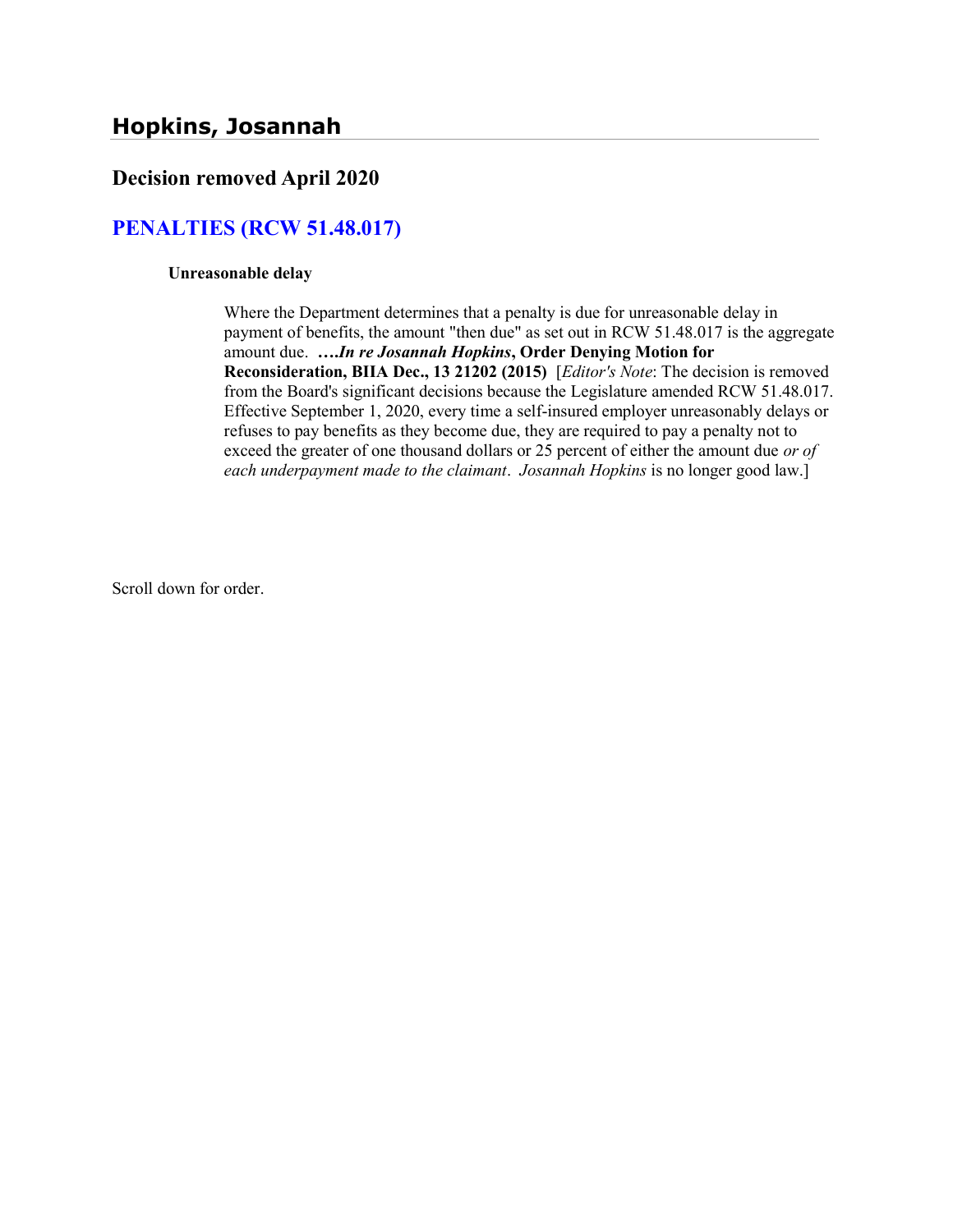#### **BEFORE THE BOARD OF INDUSTRIAL INSURANCE APPEALS STATE OF WASHINGTON**

**)**

**IN RE: JOSANNAH HOPKINS ) DOCKET NO. 13 21202**

**CLAIM NO. SD-85849 ) DECISION AND ORDER**

APPEARANCES:

Claimant, Josannah C. Hopkins, by Busick Hamrick, PLLC, per Douglas M. Palmer

Self-Insured Employer, City of Vancouver, by Sather, Byerly & Holloway, LLP, per Aaron J. Bass

Department of Labor and Industries, by The Office of the Attorney General, per Penny L. Allen

The claimant, Josannah C. Hopkins, filed an appeal with the Board of Industrial Insurance Appeals on September 4, 2013, from an order of the Department of Labor and Industries dated August 30, 2013. In this order, the Department ordered the self-insured employer to pay a penalty of \$962.91 to the claimant for unreasonably delaying time-loss compensation benefits. The Department order is **REVERSED AND REMANDED**.

## **DECISION**

As provided by RCW 51.52.104 and RCW 51.52.106, this matter is before the Board for review and decision. The claimant filed a timely Petition for Review of a Proposed Decision and Order issued on June 27, 2014, in which the industrial appeals judge reversed and remanded the Department order dated August 30, 2013. The self-insured employer filed a response on August 11, 2014.

The Board has reviewed the evidentiary rulings in the record of proceedings and finds that no prejudicial error was committed. The rulings are affirmed. We have granted review to supplement the legal analysis supporting reversal and remand.

The matter was decided on summary judgment. In resolving this appeal, the Board has considered:

- Jurisdictional History
- Claimant's Motion for Summary Judgment and Reply Brief
- Department's Response Brief and Cross Motion for Summary Judgment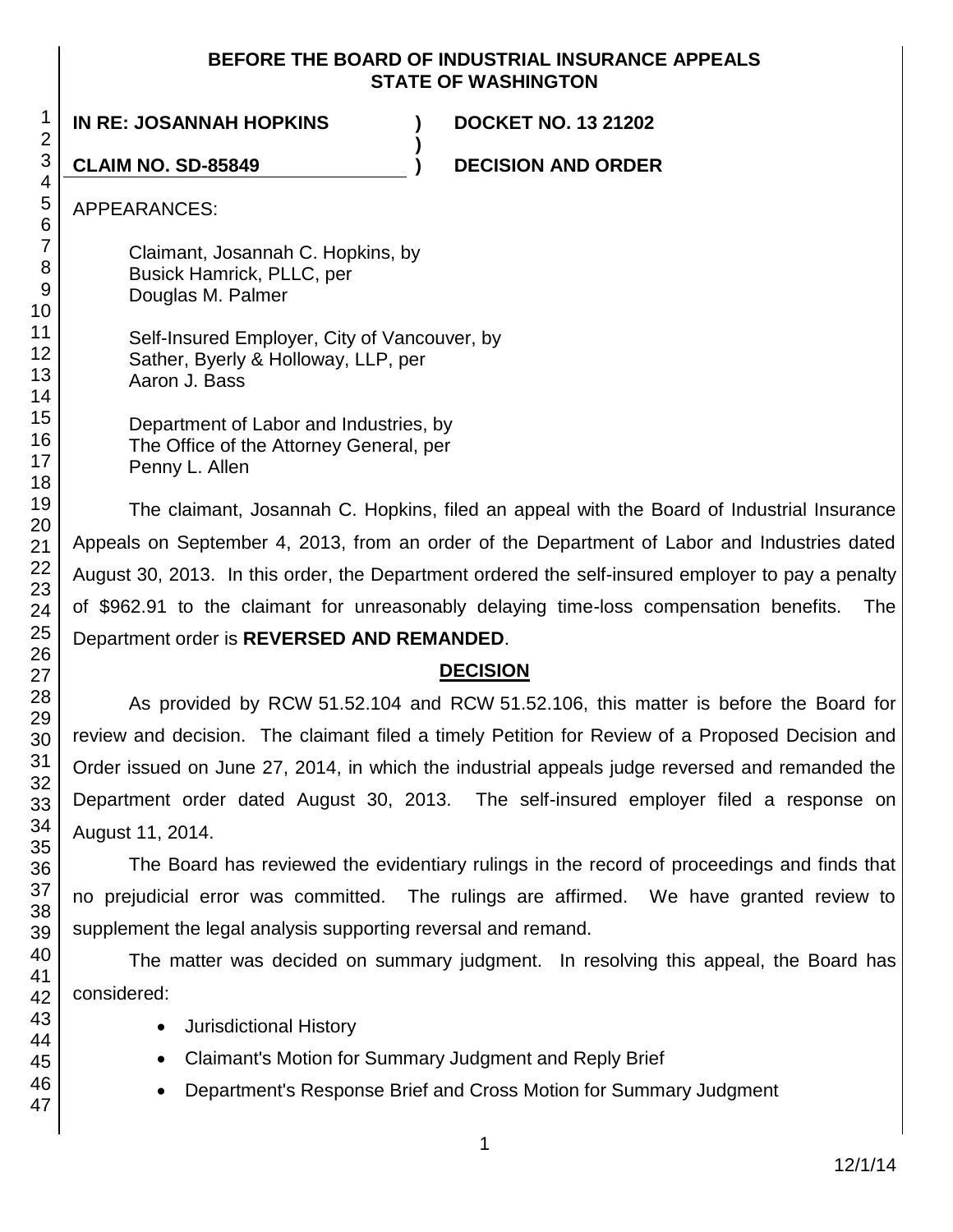- Employer's Cross Motion for Partial Summary Judgment and Response
- Deposition of Dawn Bambusch.
- Declaration of Douglas Palmer
- Transcript of April 24, 2014 Hearing on Motion
- Exhibits:
	- 1. December 14, 2011 SIF-5 with attachments;
	- 2. September 10, 2013 SIF-5 with attachments;
	- 3. Daily time-loss compensation benefits rates spreadsheet;
	- 4. Untitled spreadsheet;
	- 5. Calendar for year 2013;
	- 6. September 20, 2011 chart note of Jane Hillstrom, FNP;
	- 7. Off-work note;
	- 8. December 14, 2011 SIF-5 and SIF-5A and payroll record;
	- 9. September 10, 2013 SIF-5 and SIF-5A and payroll record;
	- 10. Daily time-loss compensation benefits rates;
	- 11. Time-loss compensation benefits chart;
	- 12. 2013 Calendar;
	- 13. Hillstrom chart note September 20, 2011;
	- 14. Work note September 20, 2011;
	- 15. SIF-2 dated September 22, 2011;
	- 16. September 10, 2013 wage order;
	- 17. December 13, 2013 Department order;
	- 18. December 13, 2013 Department letter;
	- 19. June 11, 2013 Pelley letter;
	- 20. June 25, 2013 Department order;
	- 21. Declaration Mary Hartline with attachment: August 30, 2013 Department order;
	- 22. Declaration Mary Hartline;
	- 23. Claimant's protest dated August 2, 2013;
	- 24. Claimant's penalty request dated June 18, 2013;
	- 25. Department order dated July 31, 2013;
	- 26. Claimant's appeal dated September 4, 2013;
	- 27. Payment dated September 10, 2013;
	- 28. 1971 Executive Session Laws;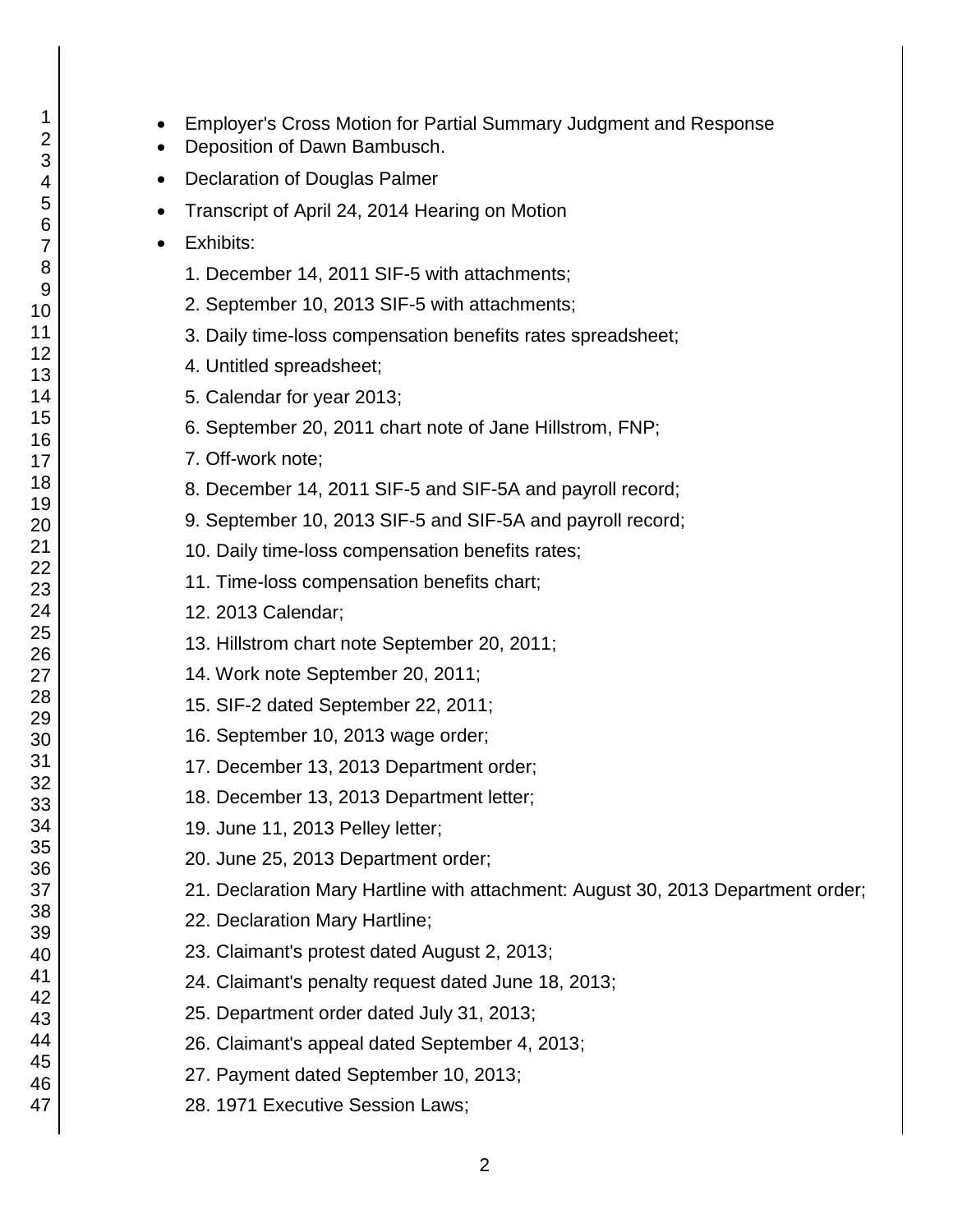29. 1985 Executive Session Laws;

30. Final Bill Report SBH1089 (1985).

We agree with our industrial appeals judge that a penalty calculation for unreasonable delay in payment of time-loss compensation benefits should be based on the delayed benefits for an aggregate period rather than based on each delayed payment individually. We reject the interpretation of the statute offered by Ms. Hopkins. She proposes that a \$500 minimum penalty apply to each semimonthly or biweekly benefit period for which benefits were delayed. Under Ms. Hopkins' proposed method, multiple \$500 penalties result in a total penalty of over \$20,000, more than the \$962.91 penalty in the order under appeal.

We reverse and remand because the Department failed to properly address Ms. Hopkins' request for penalties. On remand, the Department must fully explain the time periods it is addressing in response to Ms. Hopkins' request for a penalty and base the calculation on a correct wage determination.

## **Summary Judgment**

To meet the summary judgment standard a party must show there are no disputed issues of material fact and the moving party is entitled to judgment as a matter of law.<sup>1</sup>

The City of Vancouver argued in its cross-motion for partial summary judgment that an issue of fact prevented full summary judgment because reasonableness of the delay in benefits remained an issue. Our industrial appeals judge correctly determined that no issue of fact remained because the Board's jurisdiction is limited to the issues raised in the Notice of Appeal and the self-insured employer did not cross appeal.<sup>2</sup> She also pointed out that the Board has taken the position that an appealing party cannot be placed in a worse position by appealing than if no appeal was filed.<sup>3</sup> We conclude that Ms. Hopkins' appeal did not raise the reasonableness of the delay, and there is no issue of fact regarding the reasonableness we can address.

# **Penalty Calculation Method**

## RCW 51.48.017 provides:

If a self-insurer unreasonably delays or refuses to pay benefits as they become due there shall be paid by the self-insurer upon order of the director an additional amount equal to five hundred dollars or twenty-five percent of the amount then due, whichever is greater, which shall accrue for the benefit of the claimant and shall be

l CR 56.

<sup>2</sup> *Brakus v. Department of Labor & Indus.*, 48 Wn.2d 218 (1956).

<sup>3</sup> *In re Zoyt Dejneka*, BIIA Dec., 51,408 (1979).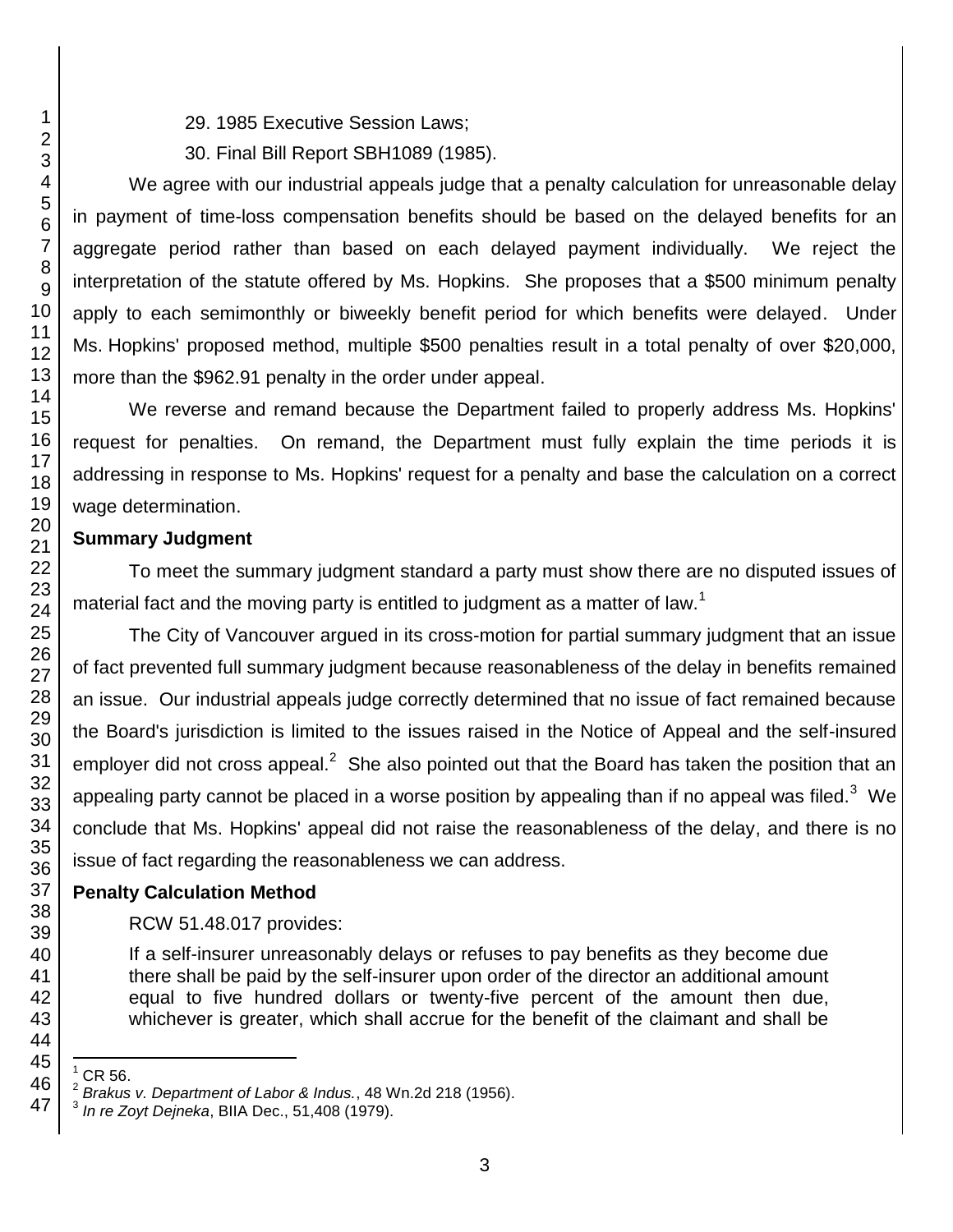paid to him or her with the benefits which may be assessed under this title. The director shall issue an order determining whether there was an unreasonable delay or refusal to pay benefits within thirty days upon the request of the claimant. Such an order shall conform to the requirements of RCW 51.52.050.

RCW 51.32.190(3) provides in pertinent part:

Where temporary disability compensation is payable, the first payment thereof shall be made within fourteen days after notice of claim and shall continue at regular **semimonthly or biweekly intervals.**

Emphasis added.

Ms. Hopkins argues that a review of the two statutes leads to a conclusion that a penalty is due for each semimonthly or biweekly time-loss compensation benefits period for which benefits were unreasonably delayed. She points out that the Industrial Insurance Act is "to be liberally construed for the purpose of reducing to a minimum the suffering and economic loss arising from injuries occurring in the course of employment."<sup>4</sup>

The City of Vancouver and the Department argue that the aggregation method follows the statute and its purpose. Under the aggregation method a penalty is calculated by the Department by applying the greater of either \$500 or 25 percent of the total delayed benefits rather than for each delayed payment individually.

Using Ms. Hopkins' proposed method, \$3,851.65 in delayed benefits for the period the period September 20, 2011, through July 3, 2013, would cause a penalty of over \$20,000. Using the Department's method, the penalty was calculated to be \$962.91, or 25 percent of the amount of delayed benefits over the period.

In determining the meaning of a statute, we first look to the relevant statutory language.<sup>5</sup> A statute is ambiguous when after examination it is found to have more than one reasonable interpretation.<sup>6</sup> If after considering the statute and its related provisions the statute remains ambiguous, it is appropriate to consider aids to construction, including legislative intent.<sup>7</sup> When construing a statue the primary goal is to ascertain and to give effect to the legislative intent.<sup>8</sup>

The Industrial Insurance Act should be liberally construed to reduce to a minimum the suffering and economic loss arising from injuries occurring in the course of employment.

l RCW 51.12.010.

 *Everett Concrete Products v. Department of Labor and Indus.*, 109 Wn.2d 819, 821 (1998)

 *Jametsky v. Olsen*, 179 Wn.2d 756, 762 (2014)

*Department of Ecology v. Cambell & Gwinn*, 146 Wn.2d 1, 11-12 (2002)

*Department of Labor and Industries v. Auman*, 110 Wn.2d 917, 921 (1988)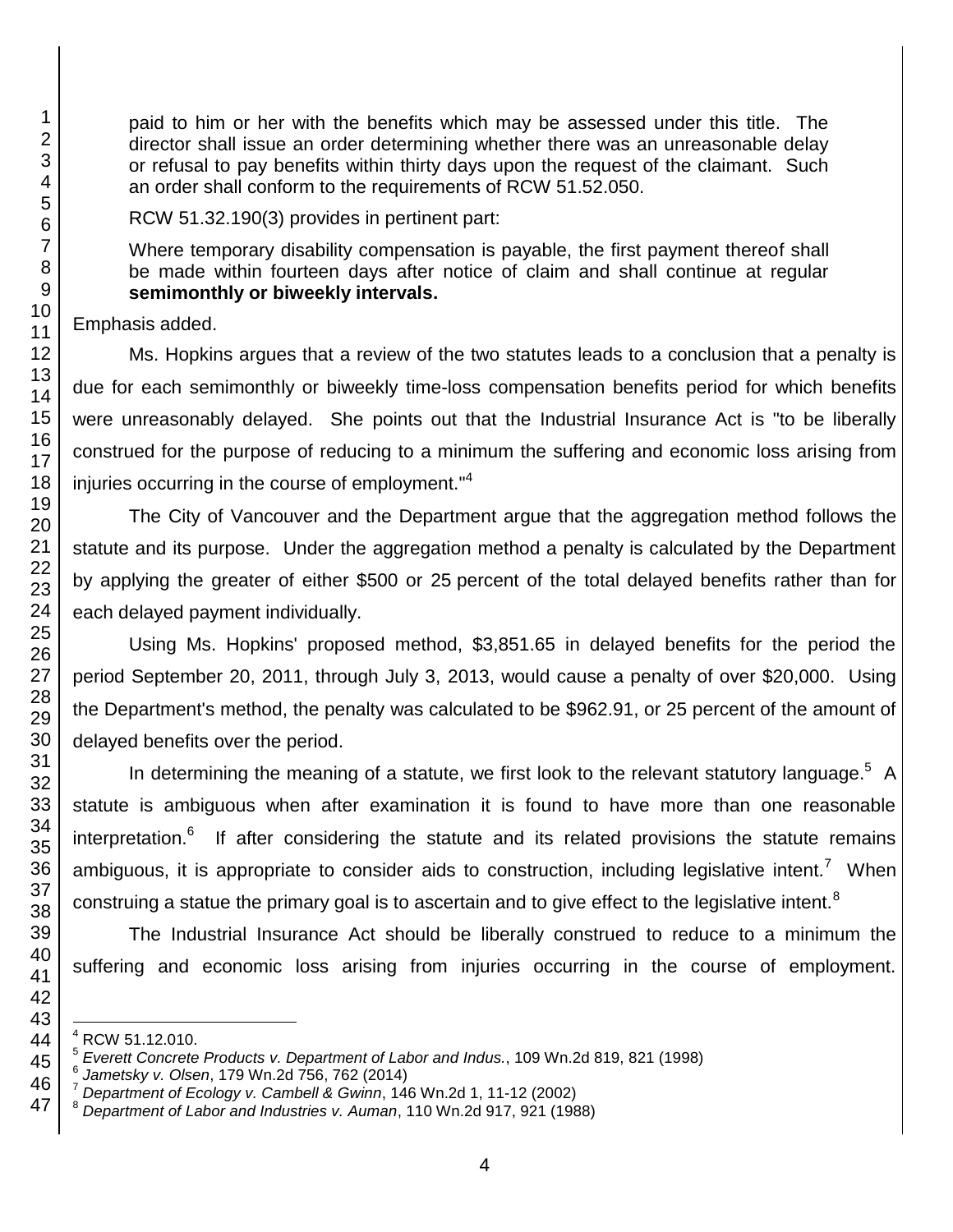RCW 51.12.010. A statute need not be construed to achieve an unlikely, absurd, or strained interpretation.<sup>9</sup> Likewise, statutes should receive a sensible construction to effect the legislative intent and if possible to avoid unjust or absurd consequences.<sup>10</sup>

RCW 51.48.017 provides a remedy for the worker if a self-insured employer unreasonably delays benefits as they become due. Under RCW 51.32.190, time-loss compensation benefits become due at regular semimonthly or biweekly intervals. Under RCW 51.48.017, however, the additional benefit in a penalty for unreasonable delay is calculated when the Department issues the penalty. The penalty is equal to \$500.00 or 25 percent of the amount **then** due. The amount then due is the aggregate amount due. To interpret the statute to mean the Department is to engage in separate after the fact calculations for each periodic time-loss compensation benefit period severely strains the language of the statute.

The consequences of such a strained reading are illustrative. An error in time-loss compensation benefits calculation that results in a dollar of underpayment over an extended period could cause tens of thousands of dollars in penalties. Under Ms. Hopkins' proposed method the statute is exceptionally punitive.

The Department's method of penalty calculation is also supported by legislative history. The final bill report SHB 1089 from 1985 that added the five hundred dollar minimum penalty to the existing 25 percent penalty stated that "A self-insured employer is subject to a minimum assessment of five hundred dollars for unreasonably delaying payments to claimant." Use of the word "payments" suggests that the minimum penalty should cover multiple delayed payments.

In summary, we agree with our industrial appeals judge that the aggregation method is the proper method to calculate penalties for unreasonable delay in time-loss compensation benefits under RCW 51.48.017.

## **Penalty Request**

l

Although we agree that the aggregation method is proper under RCW 51.48.017 for calculating a penalty, the Department did not properly respond to Ms. Hopkins' request for penalties. Nor did it adequately explain how it calculated the penalty.

Under RCW 51.48.017, the Department must respond to "the request of the claimant." Ms. Hopkins requested penalties for the entire period "September 20, 2011 through June 5,

 *State ex. Rel. Evergreen* v. WEA, 140 Wn.2d 615, 637 (2000)

*Crown Zellerbach Corporation v. Department of Labor and Indus.*, 98 Wn.2d 102, 107 (1982)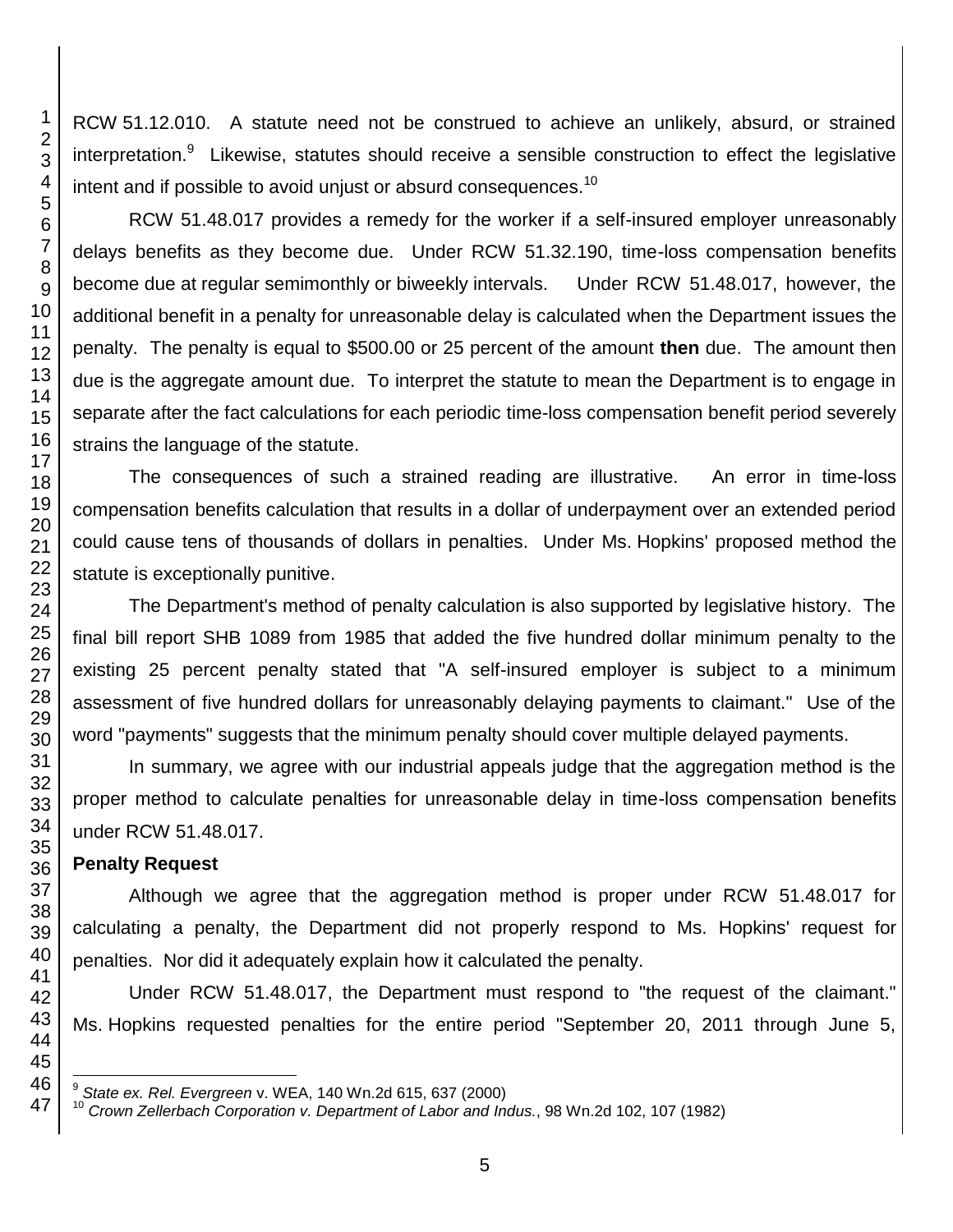2013."<sup>11</sup> The August 30, 2013 order on appeal suggests Ms. Hopkins only requested penalties for unreasonable delay in payment of time-loss compensation benefits from September 20, 2011, through March 31, 2012; April 16, 2012, through August 31, 2012; September 16, 2012, through June 5, 2013; and June 20, 2013, through July 3, 2013, and nonpayment of time-loss compensation benefits for the dates April 15, 2012, and September 15, 2012. The August 30, 2013 Department order did not explain why it failed to fully address all the time periods contained in Ms. Hopkins request. Further, the Department acknowledged that the underpayment calculation was based on an incorrect wage.

Based on the record, we conclude that the order on appeal should be reversed and remanded so the Department can calculate the penalty using the correct wage determination and fully explain the time periods it is addressing in response to Ms. Hopkins' request.

#### **Subsequent Wage Order**

The record includes a wage order issued subsequent to the order on appeal. The wage order corrects errors in the City of Vancouver's calculations. On remand the Department may choose to fully address any outstanding penalty requests.

## **FINDINGS OF FACT**

- 1. On November 20, 2013, an industrial appeals judge certified that the parties agreed to include the Jurisdictional History in the Board record solely for jurisdictional purposes.
- 2. Josannah Hopkins sustained an occupational disease affecting her neck and right shoulder while working for the self-insured employer, the City of Vancouver.
- 3. The pleadings and evidence submitted by the parties demonstrate there is no genuine issue on any material fact.
- 4. Ms. Hopkins requested a penalty for unreasonable delay in payment of time-loss compensation benefits for the period September 20, 2011, through June 5, 2013.
- 5. The Department issued an order on August 30, 2013, addressing some of the time periods contained in Ms. Hopkins penalty request.
- 6. In calculating the penalty the Department applied the greater of either \$500 or percent of the delayed benefits over an aggregate extended period of time rather than applying the greater of either \$500 or 25 percent of the delayed benefits for each biweekly or semimonthly delayed payment.

l Exhibit 24.

4/24/14 Tr. at 5.